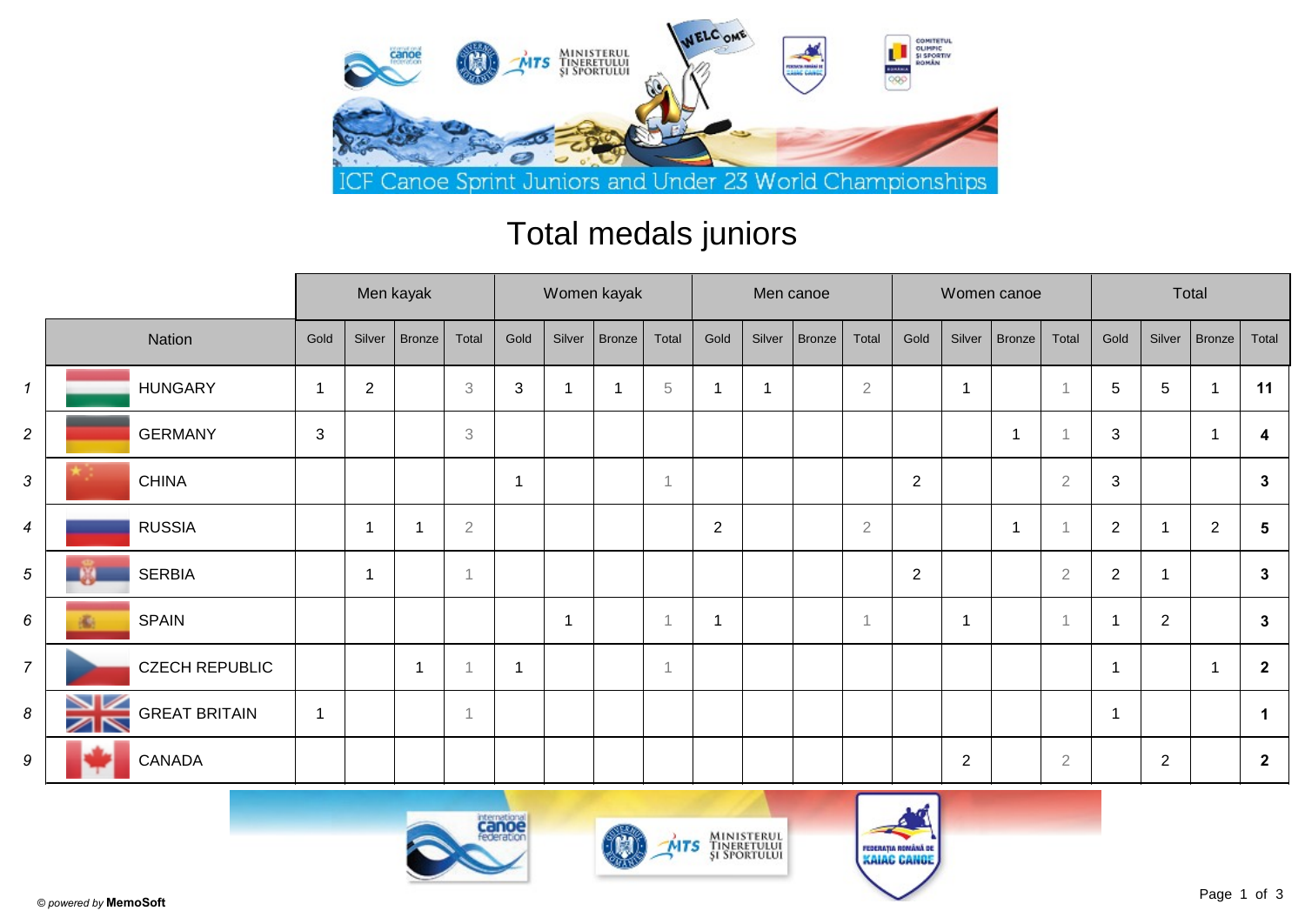

## Total medals juniors

|    |                | Men kayak |        |        |                | Women kayak |                |                |                |      |                         | Men canoe      |                |      |                | Women canoe |                | Total |        |                |                      |
|----|----------------|-----------|--------|--------|----------------|-------------|----------------|----------------|----------------|------|-------------------------|----------------|----------------|------|----------------|-------------|----------------|-------|--------|----------------|----------------------|
|    | Nation         | Gold      | Silver | Bronze | Total          | Gold        | Silver         | Bronze         | Total          | Gold | Silver                  | <b>Bronze</b>  | Total          | Gold | Silver         | Bronze      | Total          | Gold  | Silver | Bronze         | Total                |
| 10 | <b>BELARUS</b> |           |        |        |                |             | $\overline{1}$ | $\overline{2}$ | 3              |      |                         | $\overline{2}$ | $\sqrt{2}$     |      |                |             |                |       | -1     | 4              | 5                    |
| 11 | <b>POLAND</b>  |           |        |        | -1             |             |                | -1             |                |      |                         |                | $\mathcal{L}$  |      |                |             |                |       | 1      | $\overline{2}$ | $\mathbf{3}$         |
| 12 | <b>CUBA</b>    |           |        |        |                |             |                |                |                |      | -1                      |                | $\overline{1}$ |      |                | 1           |                |       | 1      |                | $\overline{2}$       |
| 13 | <b>MEXICO</b>  |           |        |        |                |             |                | $\mathbf 1$    |                |      |                         |                |                |      | $\overline{1}$ |             | $\overline{1}$ |       | 1      | r,             | $\overline{2}$       |
| 14 | LATVIA         |           |        |        |                |             |                |                |                |      | -1                      |                | $\mathbf 1$    |      |                |             |                |       | 1      |                | -1                   |
| 15 | <b>NORWAY</b>  |           |        |        |                |             | 1              |                | $\overline{A}$ |      |                         |                |                |      |                |             |                |       | 1      |                |                      |
| 16 | <b>ROMANIA</b> |           |        |        |                |             | 1              |                | $\overline{1}$ |      |                         |                |                |      |                |             |                |       | 1      |                | $\blacktriangleleft$ |
| 17 | <b>UKRAINE</b> |           |        |        |                |             |                |                |                |      | $\overline{\mathbf{1}}$ |                | 1              |      |                |             |                |       | 1      |                |                      |
| 18 | <b>DENMARK</b> |           |        | 2      | $\overline{2}$ |             |                |                |                |      |                         |                |                |      |                |             |                |       |        | $\sqrt{2}$     | $\overline{2}$       |